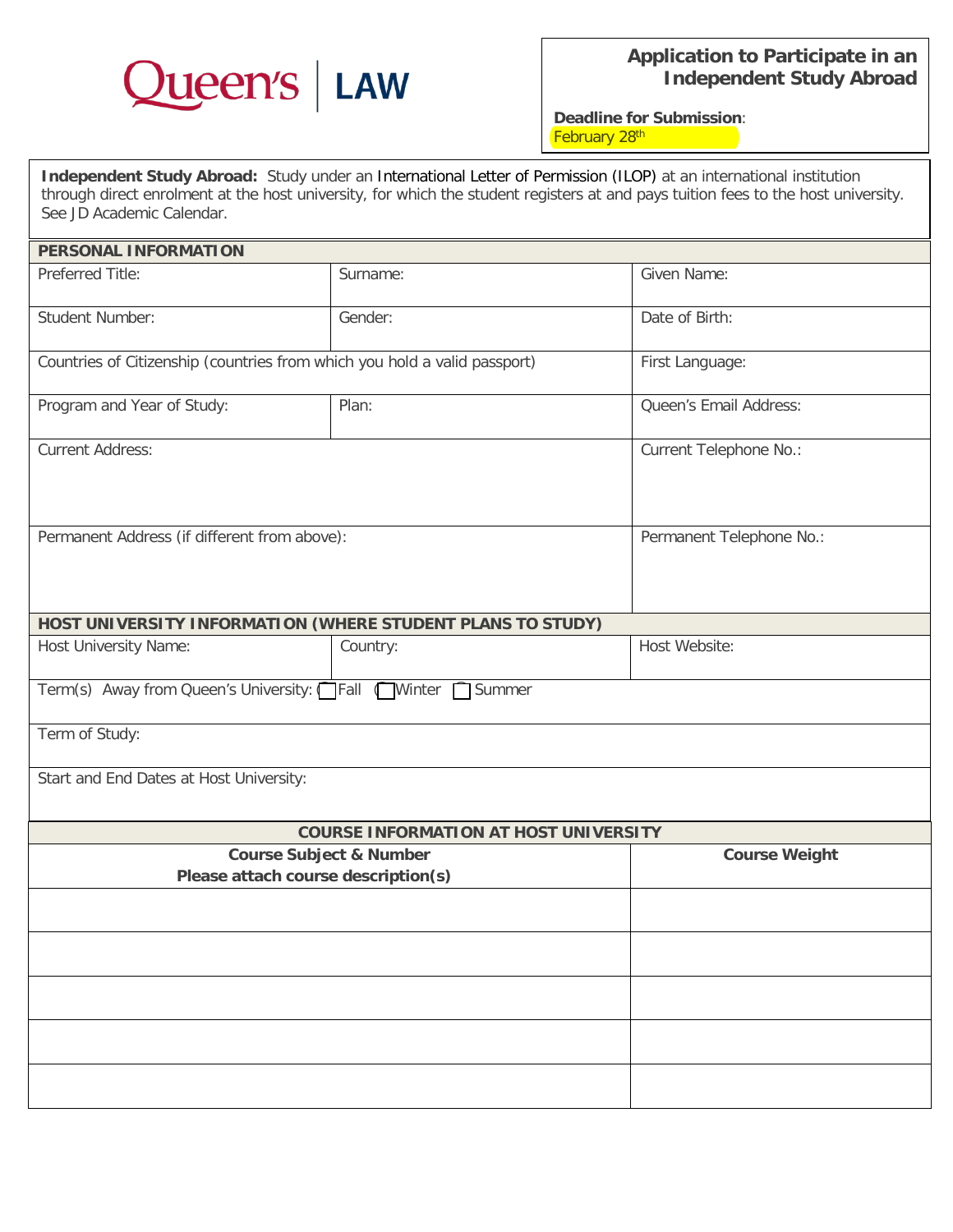

**Deadline for Submission**: Friday, February 28<sup>th</sup> 2020

## **STATEMENT OF UNDERSTANDING**

I, the undersigned, understand and accept the following conditions which apply when traveling on an Independent Study Abroad activity through direct enrolment, as evidenced by my signature below:

- 1. It is the student's responsibility to apply for admission to the host university.
- 2. The student must complete and submit all documentation required by the host university, directly to the host university, by its stated deadlines.
- 3. The student must not be on academic probation (or a candidate for academic probation); and must otherwise maintain good academic standing in the Faculty of Law up until the commencement of the study abroad activity.
- 4. Students participating in study abroad activities are bound by the terms of the **Queen's University Student Code of Conduct** prior to, during, and following the study period. In the event that the student violates the Student Code of Conduct, permission to participate in the study abroad activity may be revoked.
- 5. Students participating in study abroad activities are also subject to the rules and regulations of the Host University and laws of the host country. Students are required to stay at the host campus until the completion of all courses and the associated examination period.
- 6. In the event that the student lodges an appeal of a decision relating to either non-academic or academic matters, the appeal must be resolved prior to the expected date of departure or permission to participate in the study abroad activity will be rescinded.
- 7. Students are expected to complete their degree requirements on main campus in order to graduate from Queen's University.
- 8. Tuition and ancillary fees are to be paid to the host university, in accordance with the host university requirements. Students may be required to pay additional fees (other than tuition), such as mandatory health insurance, activity fees, etc. to the host university.
- 9. Students are responsible for all personal expenses, including transportation, medical insurance, food and accommodation at the host university. It is the responsibility of the student to secure their own accommodations.
- 10. Students participating in an independent study abroad activity must register at the host university as a Visiting Student rather than as a student on a degree program. Students who register in a degree program will jeopardize their registration status at Queen's University.
- 11. Students are responsible for obtaining the necessary immigration documentation as required. Please note that it may take several months to obtain such documentation.
- 12. Students are responsible for ensuring that appropriate and sufficient health insurance is obtained to cover the period of time while on the study abroad activity and while travelling to and from the host country. Specific requirements apply at some host institutions.
- 13. Courses selected at the host university must be approved by the Assistant Dean of Students, as delegate of the Academic Standing and Policies Committee at Queen's Faculty of Law. In the event that changes are made to these course selections after arriving at the host university, the student must notify the Director, Student Records & Enrollment at Queen's Faculty of Law, of these changes and obtain approval for them. Participation in an independent study abroad activity does not guarantee enrolment in desired courses at the host university.
- 14. Transfer of credit for academic work completed while on an independent study abroad activity will be granted only for courses approved by the Director, Student Records & Enrollment at Queen's Faculty of Law in advance of the host institution's course registration period. Credit will be given only for Queen's-approved courses successfully completed at the host university. To transfer credit to Queen's for courses taken at the host university, a student must obtain a passing final grade in each course according to the grading standards at the host law school.
- 15. Students are responsible to arrange for an official transcript (bearing the official university seal) to be forwarded directly from the host university to the attention of the Director, Student Records & Enrollment, Student Services Office, Room 200, 128 Union St. Kingston ON K7L 3N6. It is also the student's responsibility to obtain any additional transcripts from the host university needed for his/her personal use. It is prudent to obtain a sufficient number of original transcripts for future employment, licensing, and graduate studies applications.
- 16. Independent study abroad falls under Queen's University's [Off-Campus Activity Safety Policy \(OCASP\).](https://www.safety.queensu.ca/campus-activities-ocasp) Each ILOP student must complete the OCASP Safety Planning Record (SPR) process from completion of the record through to approval, and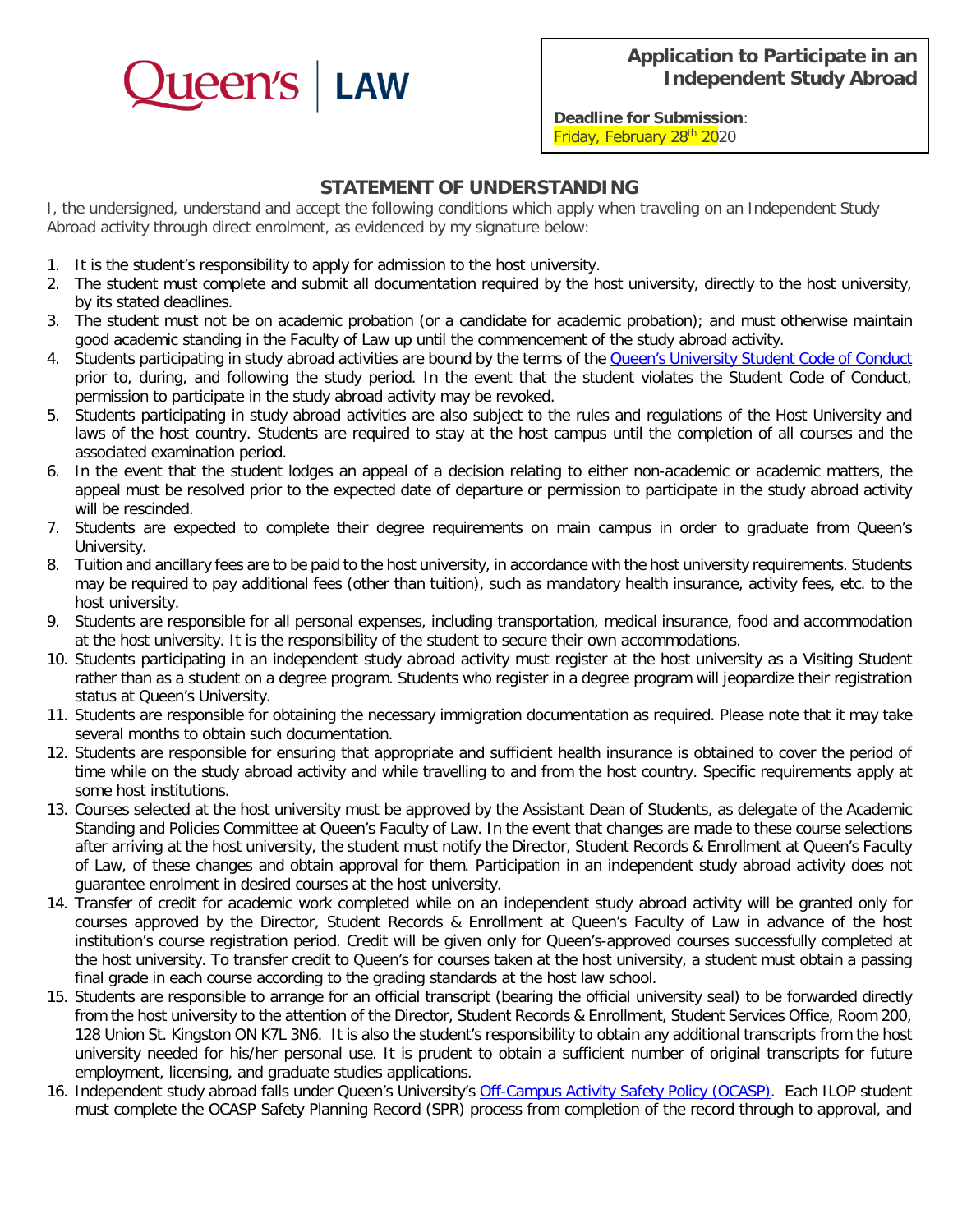

**Deadline for Submission**: Friday, February 28th 2020

must register with the Emergency Support Program (ESP) prior to the expected date of departure. If the student does not complete all these mandatory preparations prior to departure, **the Safety Plan Record will not be approved and the ILOP will be revoked.** 

- 17. In the event that the Canadian Global Affairs Department issues a *travel warning advising against travel to the location or* region of the host university following the issuance of the ILOP by Queen's, but prior to the student's *departure* to the host university, the ILOP will be rescinded. In this circumstance, to seek an exception the student must apply in writing, giving reasons for the request and documenting how the hazards identified in the DFTD warning can be mitigated. The ILOP will not be reinstated unless the student is able to demonstrate to the satisfaction of Queen's University Safety Office that the hazards identified in the travel advisory can be mitigated appropriately. See also [http://travel.gc.ca/travelling/advisories/faq.](http://travel.gc.ca/travelling/advisories/faq)
- 18. In the event that Canadian government issues a travel warning advising against travel to or visits within the location or region of the intended host university *after the student's departure*, under the OCASP the student is required to revise the OCASP Safety Planning Record (SPR) to reflect the new circumstances, and resubmit it to Queen's Safety Office for review and approval. If the new hazards cannot be mitigated appropriately, Queen's University may require the student to leave the area of risk. Failure to revise and resubmit the SPR and to cooperate with Queen's University in managing the student's risk may result in the student not being granted academic credit from Queen's for the affected term of study.
- 19. It is the student's responsibility to decide whether to purchase travel cancellation insurance. Cancellation insurance may provide coverage in the event that travel plans are altered because of circumstances that lead to the issuance of a Travel Warning by the Canadian government.

**I consent to the terms and conditions of the ILOP and authorize Queen's University to release my Queen's academic record to the selection committee.**

**Signature:\_\_\_\_\_\_\_\_\_\_\_\_\_\_\_\_\_\_\_\_\_\_ Date: \_\_\_\_\_\_\_\_\_\_\_\_\_\_\_\_\_\_\_\_\_\_\_**

## APPLICATION AND SUPPORTING DOCUMENTATION

## **Supporting Documents**: NOTE: It is the student's responsibility to ensure that the following official documentation is provided with the submission of your request. Applications that are not accompanied by this documentation will be considered incomplete and will not be considered. ⃝Course Syllabus and sessional dates of the host law school

⃝Course Grading and Credit Scheme, academic regulations regarding full course load per term

◯ Hard copy of approved OCASP if Government of Canada has issued a travel advisory to avoid travel to the destination.

Personal information collected on this form is collected under the authority of the Royal Charter of 1841, as amended. The information collected on this form may be retained in the student's file, will be used to process this request, and will be shared with Queen's personnel who need the information to perform their duties.